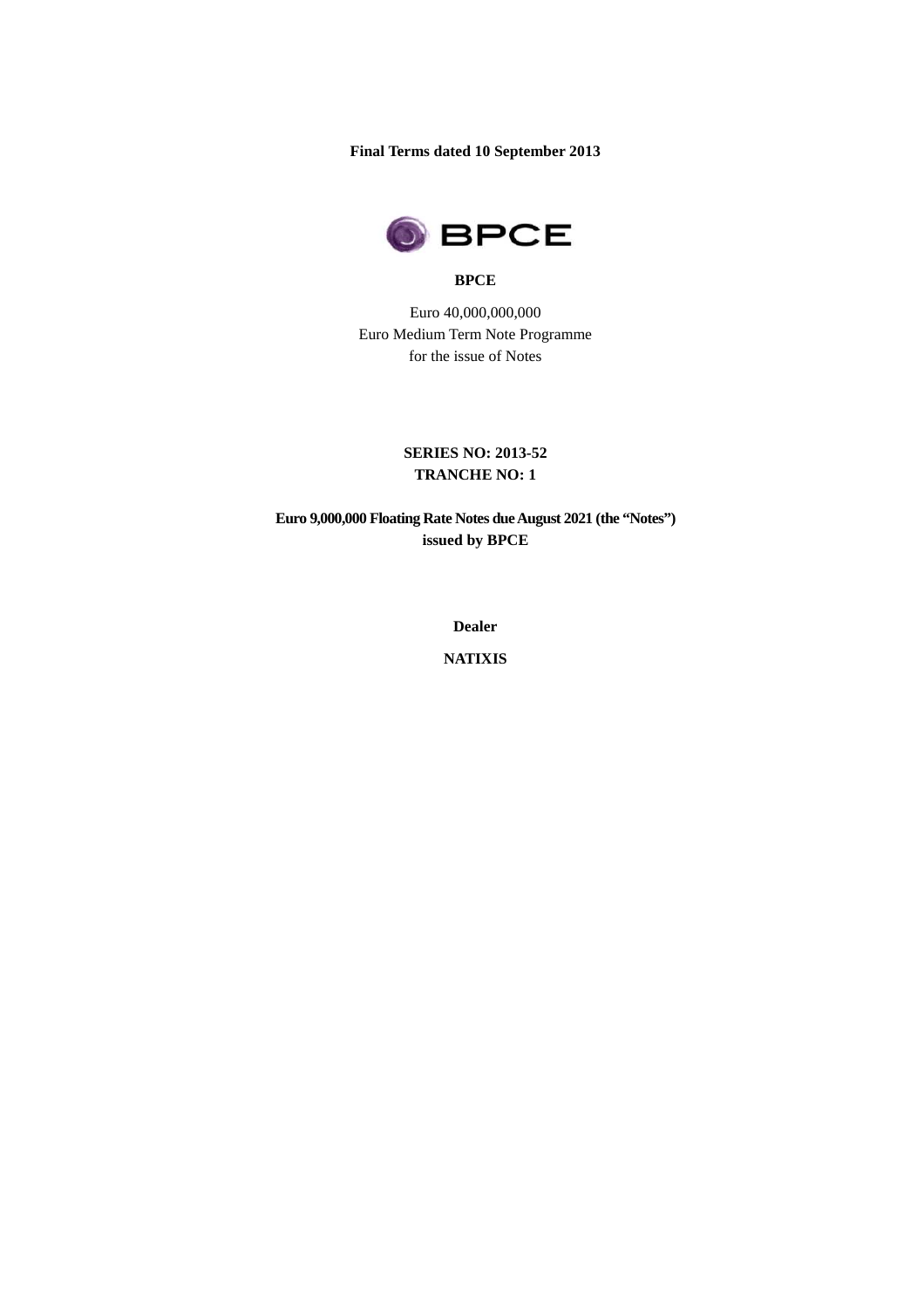### **PART A – CONTRACTUAL TERMS**

Terms used herein shall be deemed to be defined as such for the purposes of the Conditions (the "**Conditions**") set forth in the Base Prospectus dated 26 November 2012 which received visa n°12-573 from the *Autorité des marchés financiers* (the "**AMF**") on 26 November 2012, the supplements dated 22 February 2013, 26 March 2013, 13 May 2013, 21 May 2013, 9 August 2013 and 29 August 2013 which respectively received visa n°13-052 on 22 February 2013, visa n°13-112 on 26 March 2013, visa n°13-209 on 13 May 2013, visa n°13-225 on 21 May 2013, visa n°13-452 on 9 August 2013 and visa n°13-468 on 29 August 2013 from the AMF, and which, together, constitute a base prospectus for the purposes of the Prospectus Directive (Directive 2003/71/EC) (the "**Prospectus Directive**") as amended (which includes the amendments made by Directive 2010/73/EU to the extent that such amendments have been implemented in a Member State of the European Economic Area).

This document constitutes the Final Terms of the Notes described herein for the purposes of Article 5.4 of the Prospectus Directive and must be read in conjunction with such Base Prospectus as so supplemented. Full information on the Issuer and the offer of the Notes is only available on the basis of the combination of these Final Terms and the Base Prospectus as so supplemented. The Base Prospectus and the supplements are available for viewing at the office of the Fiscal Agent or each of the Paying Agents and on the website of the AMF (www.amffrance.org) and copies may be obtained from BPCE, 50 avenue Pierre Mendès-France, 75013 Paris, France.

| 1. | Issuer:                                                          |                                             | <b>BPCE</b>                                                                                                 |
|----|------------------------------------------------------------------|---------------------------------------------|-------------------------------------------------------------------------------------------------------------|
| 2. | (i)                                                              | Series Number:                              | 2013-52                                                                                                     |
|    | (ii)                                                             | Tranche Number:                             | 1                                                                                                           |
|    | (iii)                                                            | Date on which the Notes become<br>fungible: | Not Applicable                                                                                              |
| 3. | Specified Currency or Currencies:                                |                                             | Euro                                                                                                        |
| 4. | <b>Aggregate Nominal Amount of Notes</b><br>admitted to trading: |                                             |                                                                                                             |
|    | (i)                                                              | Series:                                     | Euro 9,000,000                                                                                              |
|    | (ii)                                                             | Tranche:                                    | Euro 9,000,000                                                                                              |
| 5. | <b>Issue Price:</b>                                              |                                             | 100 per cent. of the Aggregate Nominal Amount                                                               |
| 6. |                                                                  | Specified Denomination(s):                  | Euro 100,000                                                                                                |
| 7. | (i)                                                              | <b>Issue Date:</b>                          | 12 September 2013                                                                                           |
|    | (ii)                                                             | <b>Interest Commencement Date:</b>          | 12 September 2013                                                                                           |
| 8. | <b>Interest Basis:</b>                                           |                                             | Three $(3)$ month EURIBOR + 0.80 per cent. Floating Rate<br>(further particulars specified below)           |
| 9. |                                                                  | <b>Maturity Date:</b>                       | Interest Payment Date falling on or nearest to 30 August<br>2021                                            |
|    |                                                                  | 10. Redemption Basis:                       | Subject to any purchase and cancellation or early<br>redemption, the Notes will be redeemed on the Maturity |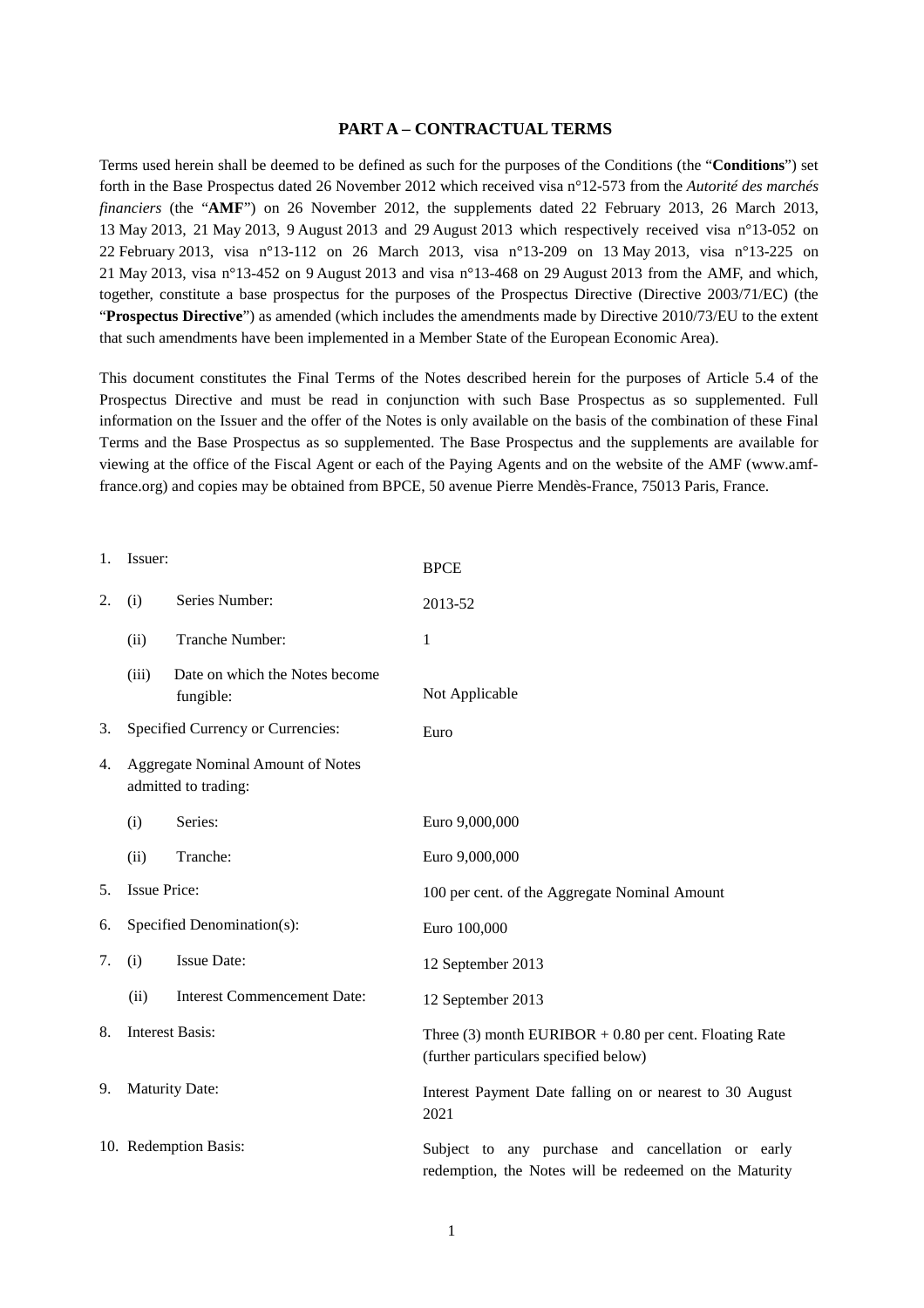|         |     |                                                                          | Date at 100 per cent. of their nominal amount                                                                                                                      |
|---------|-----|--------------------------------------------------------------------------|--------------------------------------------------------------------------------------------------------------------------------------------------------------------|
|         |     | 11. Change of Interest Basis:                                            | Not Applicable                                                                                                                                                     |
|         |     | 12. Put/Call Options:                                                    | Not Applicable                                                                                                                                                     |
| 13. (i) |     | Status of the Notes:                                                     | <b>Senior Unsecured Notes</b>                                                                                                                                      |
|         | (i) | Dates of the corporate authorisations<br>for issuance of Notes obtained: | Decision of the <i>Directoire</i> of the Issuer dated 3 June 2013<br>and decision of Mr. Jean-Philippe BERTHAUT, Head of<br>Group Funding, dated 04 September 2013 |

# **PROVISIONS RELATING TO INTEREST (IF ANY) PAYABLE**

|                                   | 14. Fixed Rate Note Provisions                                                                                                      | Not Applicable                                                                                                                                                                                                                                                                                                                                                                                                                                                                                                                                                         |
|-----------------------------------|-------------------------------------------------------------------------------------------------------------------------------------|------------------------------------------------------------------------------------------------------------------------------------------------------------------------------------------------------------------------------------------------------------------------------------------------------------------------------------------------------------------------------------------------------------------------------------------------------------------------------------------------------------------------------------------------------------------------|
| 15. Floating Rate Note Provisions |                                                                                                                                     | Applicable                                                                                                                                                                                                                                                                                                                                                                                                                                                                                                                                                             |
| (i)                               | Interest Period(s):                                                                                                                 | The period begenning on (and including) a Specified<br>Interest Payment Date and ending on (but excluding) the<br>next succeding Specified Interest Payment Date, provided<br>that the first Interest Period (the "First Interest Period")<br>begins on (and includes) the Interest Commencement Date<br>and ends on (but excluds) the First Interest Payment Date<br>and the last Interest Period (the "Last Interest Period")<br>begins on (and includes) the Specified Interest Payment<br>Date falling on 1 June 2021 and ends on (but excludes) 30<br>August 2021 |
| (ii)                              | Specified Interest Payment Dates:                                                                                                   | Interest payable quarterly in arrear on 1 March, 1 June,<br>1 September and 1 December in each year, all such dates<br>being subject to adjustment in accordance with the<br>Business Day Convention set out in (iv) below.                                                                                                                                                                                                                                                                                                                                            |
| (iii)                             | First Interest Payment Date:                                                                                                        | 1 December 2013 subject to adjustement in accordance<br>with the Business Day Convention set out in (iv) below                                                                                                                                                                                                                                                                                                                                                                                                                                                         |
| (iv)                              | <b>Business Day Convention:</b>                                                                                                     | Modified Following Business Day Convention                                                                                                                                                                                                                                                                                                                                                                                                                                                                                                                             |
| (v)                               | <b>Interest Period Date:</b>                                                                                                        | Not Applicable                                                                                                                                                                                                                                                                                                                                                                                                                                                                                                                                                         |
| (vi)                              | Business Centre(s):                                                                                                                 | <b>TARGET</b>                                                                                                                                                                                                                                                                                                                                                                                                                                                                                                                                                          |
|                                   | (vii) Manner in which the Rate(s) of<br>Interest is/are to be determined:                                                           | <b>Screen Rate Determination</b>                                                                                                                                                                                                                                                                                                                                                                                                                                                                                                                                       |
|                                   | (viii) Party responsible for calculating the<br>Rate(s) of Interest and/or Interest<br>Amount(s) (if not the Calculation<br>Agent): | Not Applicable                                                                                                                                                                                                                                                                                                                                                                                                                                                                                                                                                         |
| (ix)                              | Screen Rate Determination:                                                                                                          | Applicable                                                                                                                                                                                                                                                                                                                                                                                                                                                                                                                                                             |
|                                   | - Reference Rate:                                                                                                                   | With respect to each Interest Period (other than the First<br>Interest Period and the Last Interest Period) 3-month                                                                                                                                                                                                                                                                                                                                                                                                                                                    |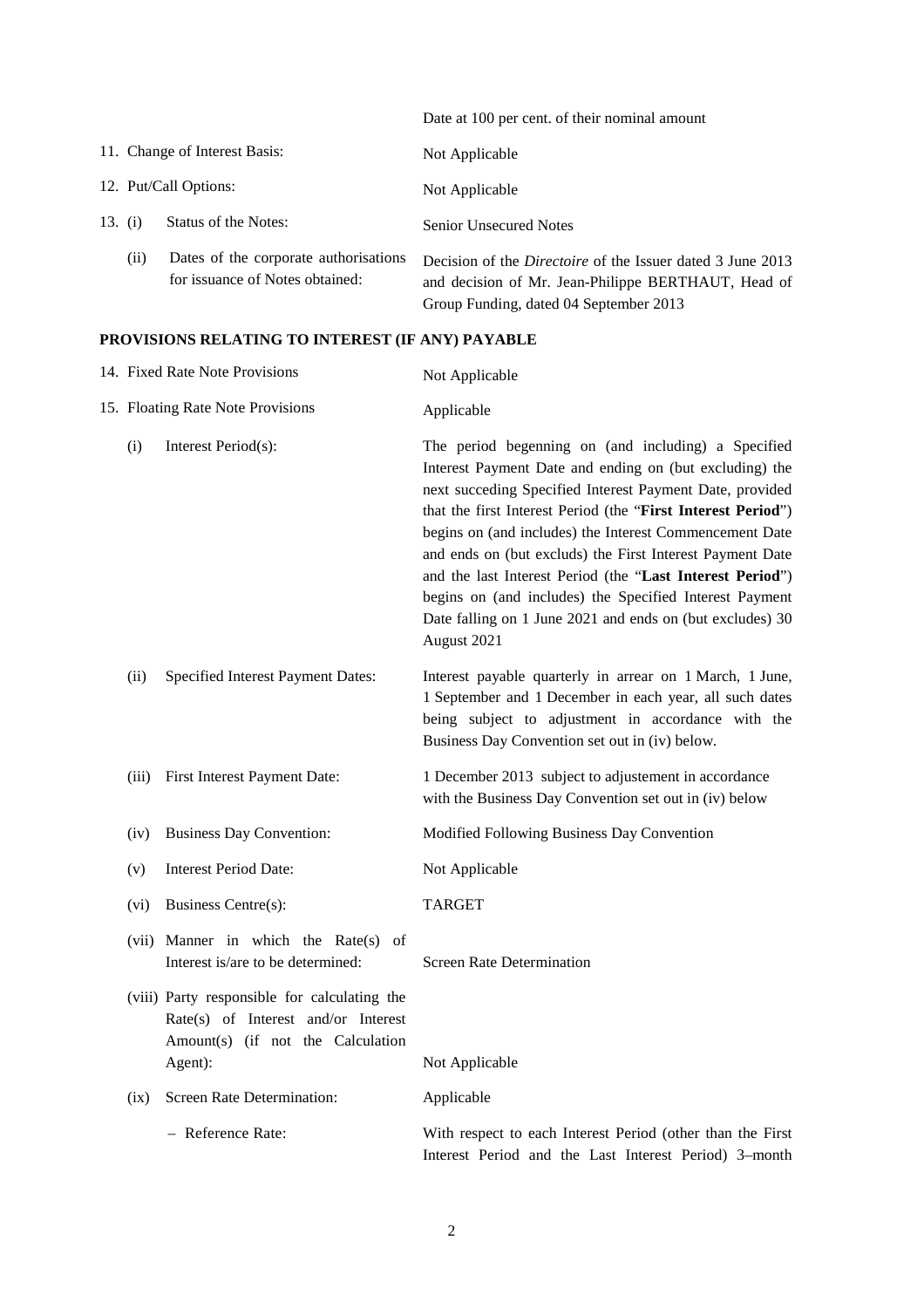### EURIBOR

With respect to the First Interest Period and the Last Interest Period, interpolation between two (2) month EURIBOR and three (3) month EURIBOR

|                                   |                | - Interest Determination Date:                                                                                                                               | 11.00 a.m. (Brussels time) two (2) TARGET Business<br>Days prior to the first day of each Interest Period |
|-----------------------------------|----------------|--------------------------------------------------------------------------------------------------------------------------------------------------------------|-----------------------------------------------------------------------------------------------------------|
|                                   |                | - Relevant Screen Page:                                                                                                                                      | <b>Reuters EURIBOR01</b>                                                                                  |
|                                   | (x)            | FBF Determination:                                                                                                                                           | Not Applicable                                                                                            |
|                                   |                |                                                                                                                                                              |                                                                                                           |
|                                   | $(x_i)$        | ISDA Determination:                                                                                                                                          | Not Applicable                                                                                            |
|                                   |                | (xii) Margin(s):                                                                                                                                             | $+0.80$ per cent. per annum                                                                               |
|                                   |                | (xiii) Minimum Rate of Interest:                                                                                                                             | Not Applicable                                                                                            |
|                                   |                | (xiv) Maximum Rate of Interest:                                                                                                                              | Not Applicable                                                                                            |
|                                   |                | (xv) Day Count Fraction:                                                                                                                                     | Actual/360, Adjusted                                                                                      |
|                                   |                | 16. Zero Coupon Note Provisions                                                                                                                              | Not Applicable                                                                                            |
|                                   |                | 17. Inflation Linked Interest Note Provisions                                                                                                                | Not Applicable                                                                                            |
| PROVISIONS RELATING TO REDEMPTION |                |                                                                                                                                                              |                                                                                                           |
|                                   |                | 18. Call Option                                                                                                                                              | Not Applicable                                                                                            |
|                                   | 19. Put Option |                                                                                                                                                              | Not Applicable                                                                                            |
|                                   |                | 20. Final Redemption Amount of each Note:                                                                                                                    | Euro 100,000 per Note of Euro 100,000 Specified<br>Denomination                                           |
|                                   |                | <b>Inflation Linked Notes - Provisions relating</b><br>to the Final Redemption Amount:                                                                       | Not Applicable                                                                                            |
|                                   |                | 21. Early Redemption Amount                                                                                                                                  |                                                                                                           |
|                                   | (i)            | Early Redemption Amount(s) of each<br>Note payable on redemption for<br>taxation reasons (Condition $6(g)$ ), for<br>illegality (Condition 6(j)) or on event |                                                                                                           |

- (ii) Redemption for taxation reasons permitted on days others than Interest Payment Dates (Condition 6(g)): No
- (iii) Unmatured Coupons to become void upon early redemption (Materialised Bearer Notes only) (Condition 7(f)): Not Applicable

of default (Condition 9): As set out in the Conditions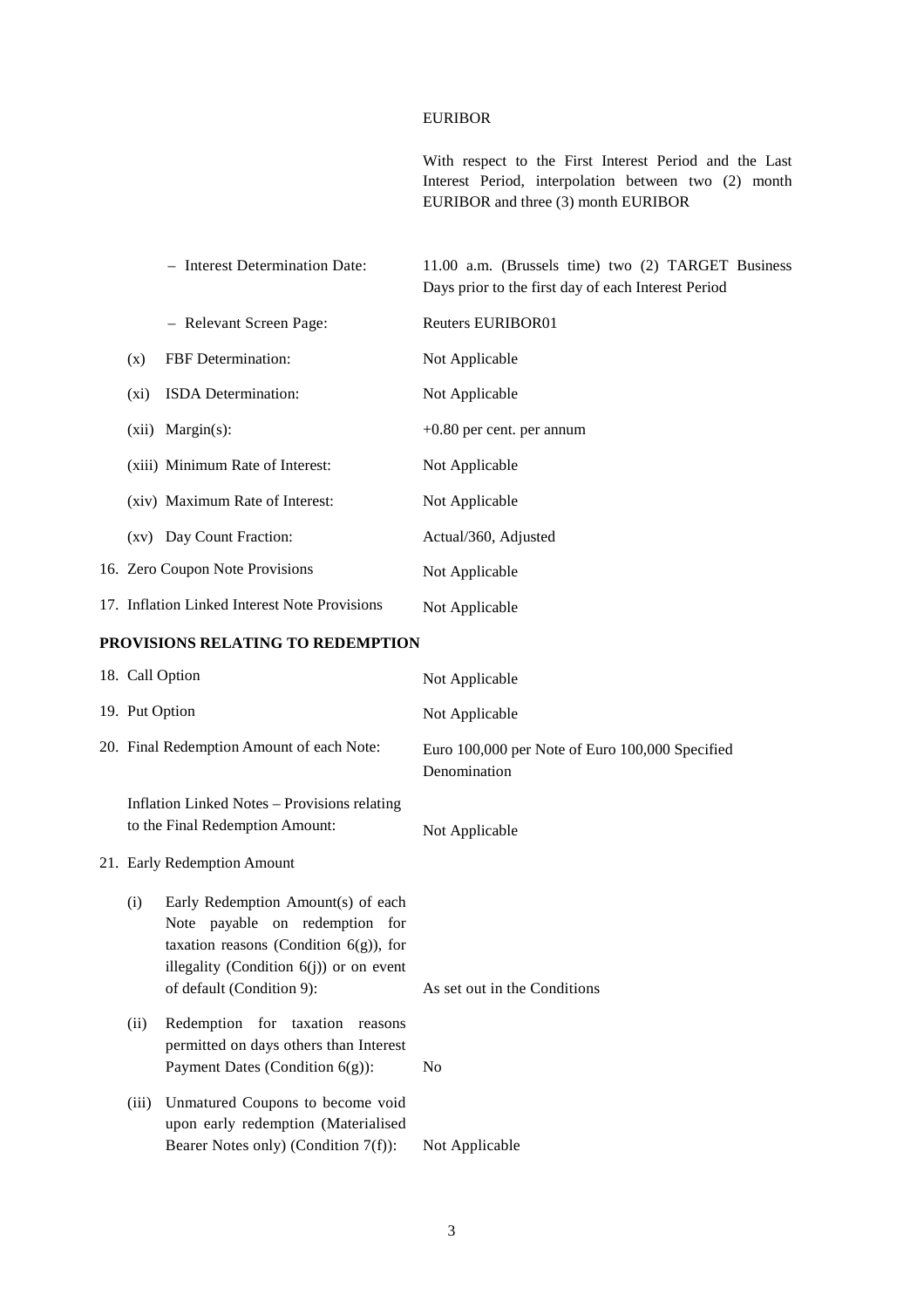### **GENERAL PROVISIONS APPLICABLE TO THE NOTES**

|            | 22. Form of Notes:                                                                                                          |                                                                                                                  | <b>Dematerialised Notes</b>                                                                                              |
|------------|-----------------------------------------------------------------------------------------------------------------------------|------------------------------------------------------------------------------------------------------------------|--------------------------------------------------------------------------------------------------------------------------|
|            | (i)                                                                                                                         | Form of Dematerialised Notes:                                                                                    | Bearer form (au porteur)                                                                                                 |
|            | (ii)                                                                                                                        | <b>Registration Agent:</b>                                                                                       | Not Applicable                                                                                                           |
|            | (iii)                                                                                                                       | Temporary Global Certificate:                                                                                    | Not Applicable                                                                                                           |
|            | (iv)                                                                                                                        | Applicable TEFRA exemption:                                                                                      | Not Applicable                                                                                                           |
|            |                                                                                                                             | 23. Financial Centre(s):                                                                                         | <b>TARGET</b>                                                                                                            |
|            | 24. Talons for future Coupons or Receipts to be<br>attached to Definitive Notes (and dates on<br>which such Talons mature): |                                                                                                                  | Not Applicable                                                                                                           |
|            | 25. Details relating to Instalment Notes: amount<br>of each instalment, date on which each<br>payment is to be made:        |                                                                                                                  | Not Applicable                                                                                                           |
|            | 26. Redenomination provisions:                                                                                              |                                                                                                                  | Not Applicable                                                                                                           |
|            |                                                                                                                             | 27. Purchase in accordance with Article L.213-1<br>A and D.213-1 A of the French Code<br>monétaire et financier: | Applicable                                                                                                               |
|            |                                                                                                                             | 28. Consolidation provisions:                                                                                    | Not Applicable                                                                                                           |
| 29. Masse: |                                                                                                                             |                                                                                                                  | Contractual Masse shall apply                                                                                            |
|            |                                                                                                                             |                                                                                                                  | Name and address of the Representative:<br>Sylvain<br>Thomazo, 20 rue Victor Bart, 78000 Versailles.                     |
|            |                                                                                                                             |                                                                                                                  | Name and address of the alternate Representative:<br>Sandrine d'Haussy, 69 avenue Gambetta, 94100 St Maur<br>des Fossés. |
|            |                                                                                                                             |                                                                                                                  | The Representative will receive a remuneration of Euro<br>2000 per year.                                                 |
|            | <b>GENERAL</b>                                                                                                              |                                                                                                                  |                                                                                                                          |

30. The aggregate principal amount of Notes issued has been translated into Euro at the rate of  $[\cdot]$  producing a sum of: Not Applicable

## **RESPONSIBILITY**

The Issuer accepts responsibility for the information contained in these Final Terms.

Signed on behalf of BPCE

Duly represented by:

Jean-Philippe BERTHAUT, Head of Group Funding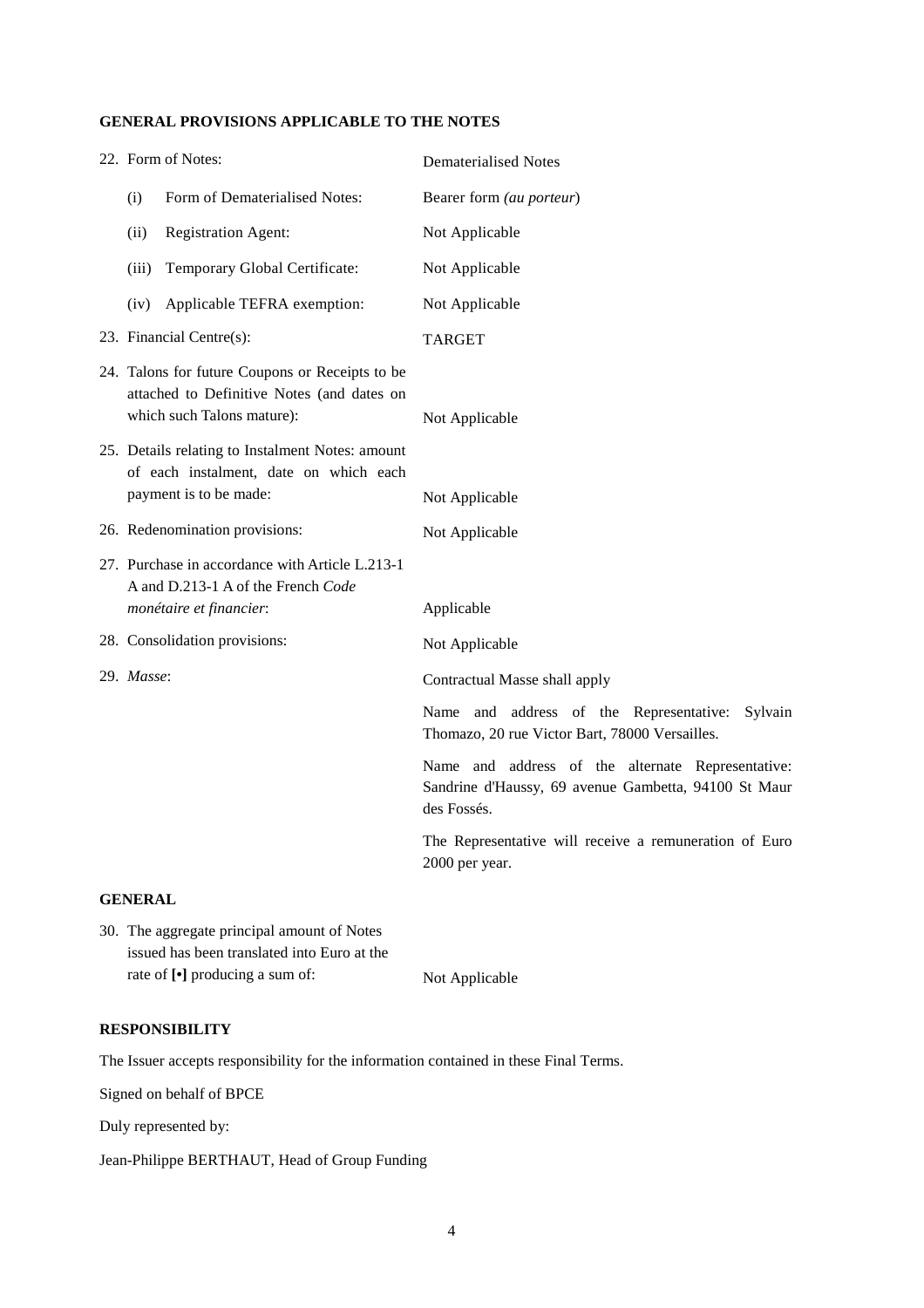# **PART B – OTHER INFORMATION**

# **1. LISTING AND ADMISSION TO TRADING**

| Application has been made by the Issuer (or on its behalf) for    |
|-------------------------------------------------------------------|
| the Notes to be admitted to trading on Euronext Paris with effect |
| from 12 September 2013.                                           |
|                                                                   |
| Euro 4,450.00                                                     |
|                                                                   |

#### **2. RATINGS**

Ratings:

Not Applicable

# **3. NOTIFICATION**

Not Applicable

### **4. INTERESTS OF NATURAL AND LEGAL PERSONS INVOLVED IN THE ISSUE**

Save as discussed in "Subscription and Sale", so far as the Issuer is aware, no person involved in the offer of the Notes has an interest material to the offer.

### **6. HISTORIC INTEREST RATES**

Details of historic EURIBOR rates can be obtained from Reuters Screen EURIBOR01.

# **7. OPERATIONAL INFORMATION**

| <b>ISIN</b> Code:                 | FR0011565944             |  |
|-----------------------------------|--------------------------|--|
| Common Code:                      | 097081522                |  |
| Depositaries:                     |                          |  |
| (i)<br>Euroclear France to act as |                          |  |
| Central Depositary:               | Yes                      |  |
| Depositary for<br>(ii)<br>Common  |                          |  |
| Euroclear and Clearstream         |                          |  |
| Luxembourg:                       | Yes                      |  |
| Any clearing system(s) other than |                          |  |
| Euroclear<br>and Clearstream,     |                          |  |
| Luxembourg and the relevant       |                          |  |
| identification number(s):         | Not Applicable           |  |
| Delivery:                         | Delivery against payment |  |